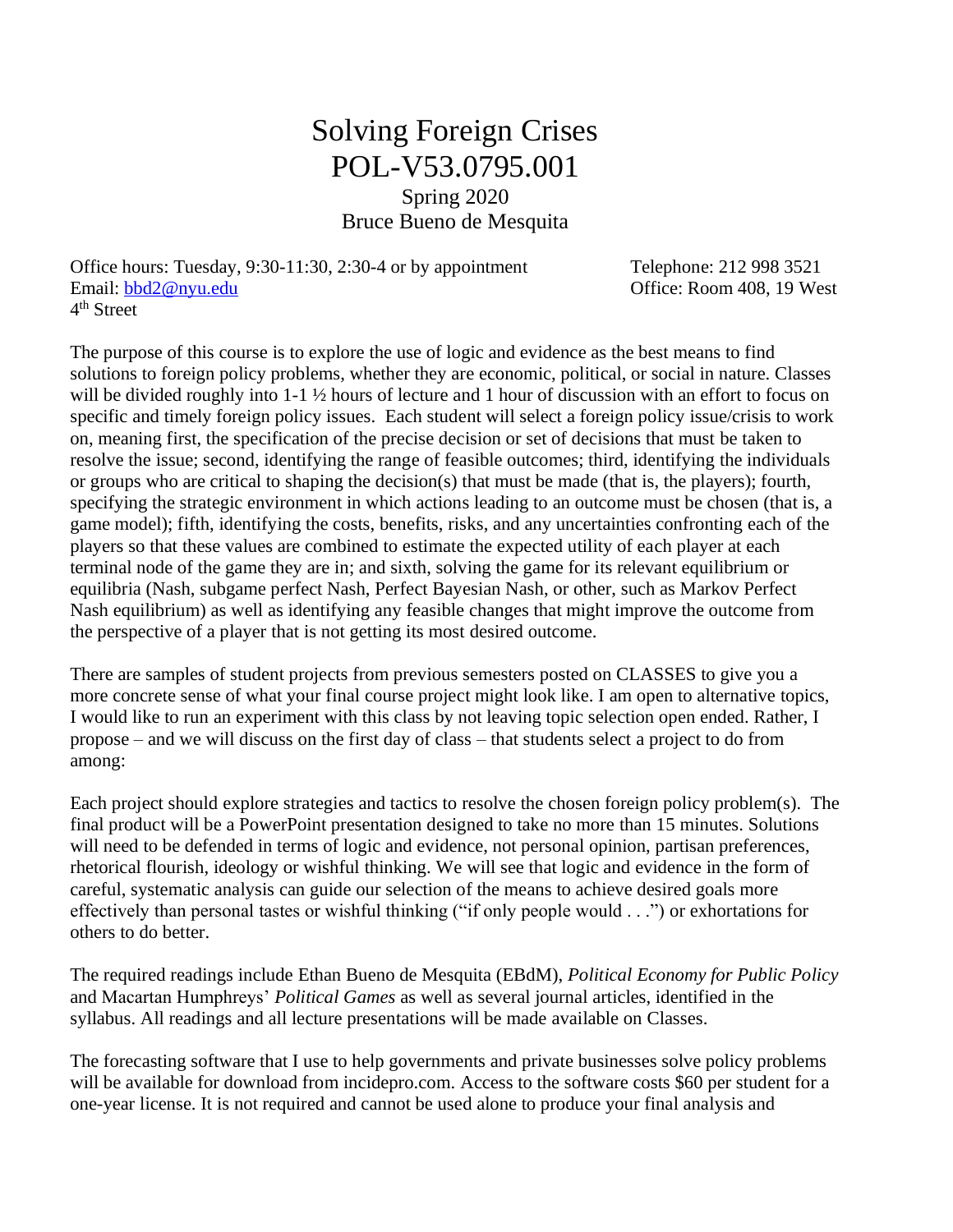presentation but it can be used to complement or provide an alternative view to the game model you design. The software comes with sample data sets, a user's manual and an Excel add-on program to manage the extensive output, facilitating its interpretation. I reiterate that this is available but is not required.

## Assignments:

Assignments should be emailed to me as pdf attachments. The pdf title should be your lastname\_firstname\_your topic (as in North Korea or NAFTA or SouthChinaSea) assignment number (as in 1 or 4 or whatever). The subject line of each email to me should be Solving Foreign Crises 2020 and the assignment number.

I will ask for two volunteers for each class to present, summarize and discuss the week's readings from Macartan Humphreys' book. The focus of presentations should be on the depth of lessons conveyed by the week's assignment. I want you to lead discussion that emphasizes what we can learn from these readings in designing our projects.

To help in the development of your final project, you will be asked to submit very brief written responses to the questions posed below during each week. Most of these assignments will take a very short time to do but they will be crucial to your framing the problem that you decide to study and they will provide you with guidance on how to construct a strategic (game theoretic) model to work out possible ways to resolve the issues involved.

## Grading:

Each student begins with a grade of A. Each graded assignment will have a predetermined weight. I will report to you after grading each assignment both your grade on that assignment and how its grade and weight affect the intermediate calculation of your final grade. Hence, everything will be graded on a 4 point scale.

Each project will be outlined in a short, two page paper and will receive detailed input and critiques from me. The last three weeks of the semester will be devoted to in-class presentations. These will consist of a discussion of the foreign problem; specification of the issues examined; identification of the data used to analyze the issues; results including prospective strategies or tactics for solving the issues as informed by the theories and methods studied in class. The final presentation should also address limitations to the approach taken; and why it is nevertheless the preferred approach. The final report and class presentation will take the form of a PowerPoint briefing as if you were addressing the president, secretary of state or some other government's equivalents. Presentations should be sent to me not later than 3PM on the Friday before the presentation is given in class. Given the number of students and the time available for presentations, they will be strictly limited to 15 minutes per student! Therefore, the class presentation will be a shorter version of the final report and will emphasize the critical elements to persuade a decision maker that the proposed approach is best. You should keep in mind that with only 15 minutes it is probably not prudent to provide more than minimal background to set the framework of the problem being studied. Most of the 15 minutes should be devoted to explaining the strategic structure of the situation, the basis for estimating payoffs, and explaining the solution. Everyone cannot present in the final week so if I do not get enough volunteers for the earlier presentations I will choose students based on my judgment of how far along their projects are.